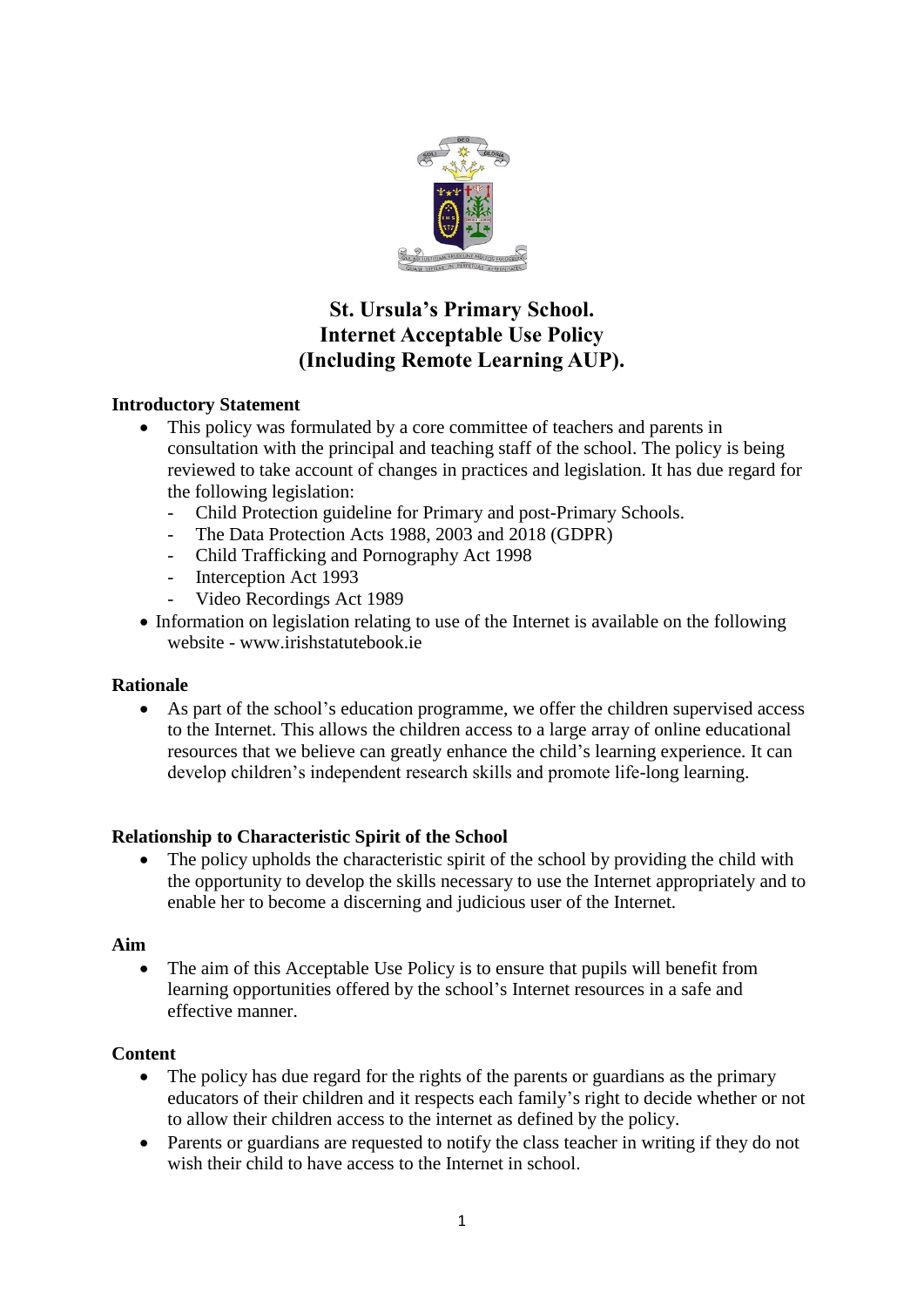#### **School's Strategy**

- St. Ursula's School will employ a number of strategies in order to maximise learning opportunities and reduce risks associated with the Internet. These strategies are as follows:
	- Internet sessions will always be supervised by a teacher.
	- Filtering software and/or equivalent systems are used in order to minimise the risk of exposure to inappropriate material.
	- Staff and children are provided with training in the area of Internet safety.
	- Uploading and downloading of material will not be permitted without the consent of the class teacher.
	- Virus protection software is used and updated on a regular basis.
	- The use of personal Memory Sticks in school requires a teacher's permission.
	- Children will observe good 'netiquette' (i.e. etiquette on the Internet) at all times and will not undertake any actions that may bring the school into disrepute.

#### **World Wide Web**

- Internet access will be planned to enrich learning activities.
- Children will not visit Internet sites that contain obscene, illegal, hateful or otherwise objectionable materials.
- Children will use the Internet for educational purposes only.
- Children will be familiar with copyright issues relating to online learning.
- Children will never disclose or publicise personal information.
- Children will be aware that any usage, including distributing or receiving information, school-related or personal, may be monitored for unusual activity, security and/or network management reasons.

#### **Organisation and Management of Internet Use**

- Staff will select sites which will support pupils' learning. Children may be given details of suitable sites to extend their learning at home as and when appropriate.
- Internet access will be supervised.
- Teachers will make every effort to ensure that pupils understand appropriate use of the internet and are aware of the rules.
- Children will be encouraged to tell a teacher immediately if they encounter any material that makes them feel uncomfortable.

#### **Pupils' Use of the Internet**

- Pupils are responsible for good behaviour on the internet.
- Access to the Internet may be withdrawn from pupils who fail to maintain acceptable standards of use. Internet access in the school includes a filtering service.
- Staff will ensure to the maximum extent possible, that pupils know and understand that no internet user is permitted to:
	- use the internet for any illegal activity including accessing other computers.
	- retrieve, send, copy or display offensive messages or pictures.
	- use obscene or offensive language.
	- cause damage to computers, computer systems or networks.
	- knowingly violate copyright laws.
	- use another user's password.
	- trespass in another user's folders, work or files.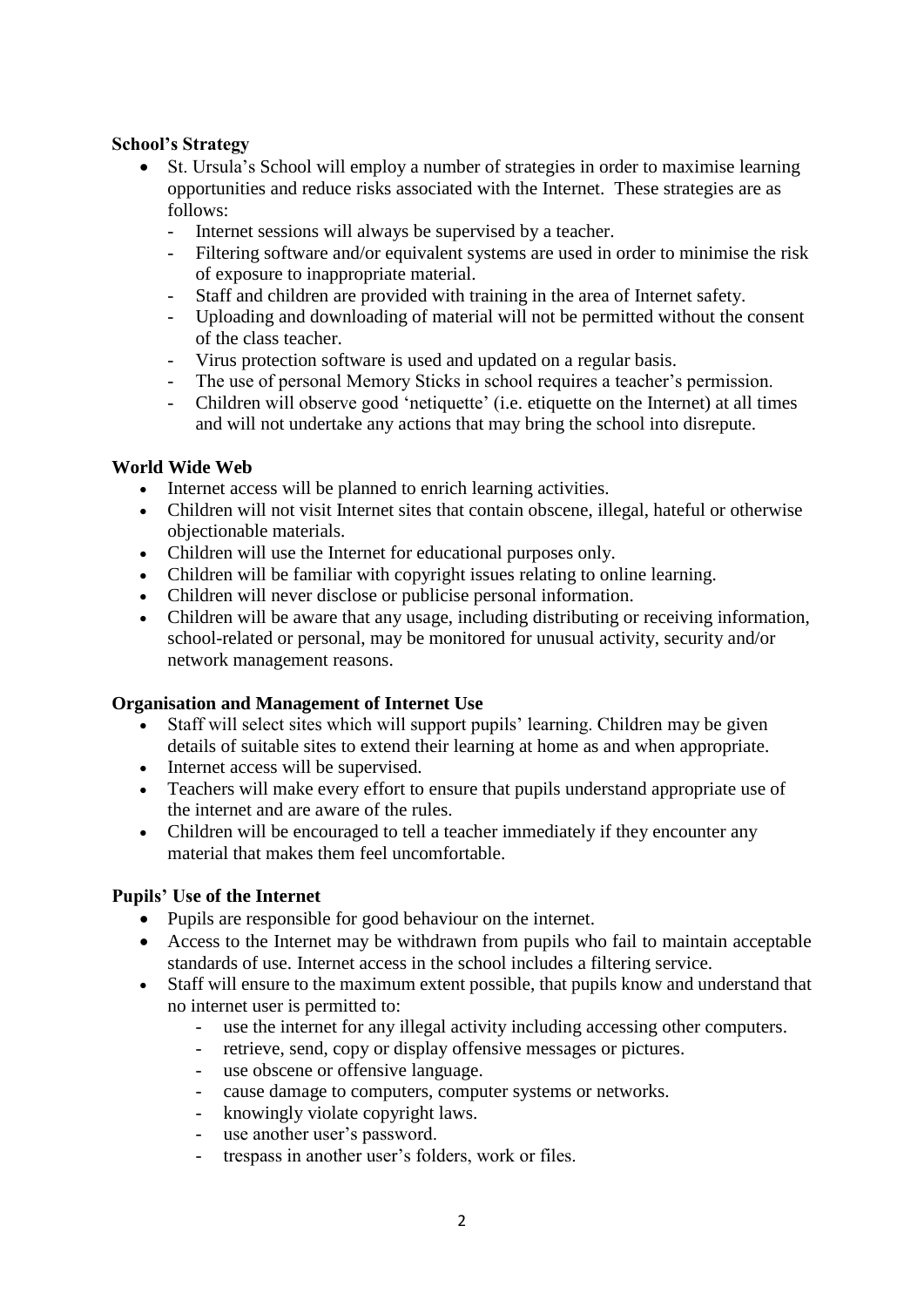- cause any form of vandalism to the machine or the work of others including the uploading or creation of viruses.

# **Children's Use of Email**

- Children must only use email for educational purposes and e-mails will be checked before being sent.
- Children will not be allowed to send personal emails from the school system without permission from the teacher.
- In-coming email will be regarded as public and may be examined by any staff member.
- The use of chat rooms is strictly forbidden.

## **Class Blogs**

• Several classes maintain a Class Blog. Class Blogs are set to private and cannot be accessed without usernames and passwords. Children are encouraged to engage with their Class Blogs, where they will learn online etiquette in a controlled, safe environment.

# **Social Networking Sites**

- On occasion, under strictly controlled conditions and solely under the management of the teacher, classes may access sites such as Twitter. This will be strictly in an educational context when keeping links with schools abroad or for similar purposes.
- Children will not be allowed to access personal profiles on Twitter or Facebook as it is illegal for children under the age of 13 to set up personal accounts on these social networking sites.

## **School Website**

- Our school website address is www.ursulinewaterford.com. It is maintained by out I.T. co-ordinator and the publication of children's work is monitored.
- Children will be given the opportunity to publish projects, artwork or school work on the website. The publication of the children's work is co-ordinated by the teachers.
- In the context of the General Data Protection Regulation 2018, the school will only publish information that is relevant to the context of the webpages.
- Children's home addresses, phone numbers or any other personal information will not appear on the website.
- Children's work will only appear in an educational context on the blog.
- Podcasting and digital videoing may also be posted on the blog in an educational context.
- Digital photographs, audio or video clips of individual children will not be named on the school website

## **Internet Safety Lessons**

- Guest speakers are invited annually to the school to teach the children about Internet safety. Parents and teachers are invited to attend to meetings on Internet safety.
- The lessons in the Webwise Primary School Programme may also be used by teachers when teaching internet safety as part of the SPHE curriculum.

# **Mobile Phones**

• Mobile phones may not be used by children in school. In exceptional circumstances where it is necessary for a child to have a phone for safety reasons (outside of school),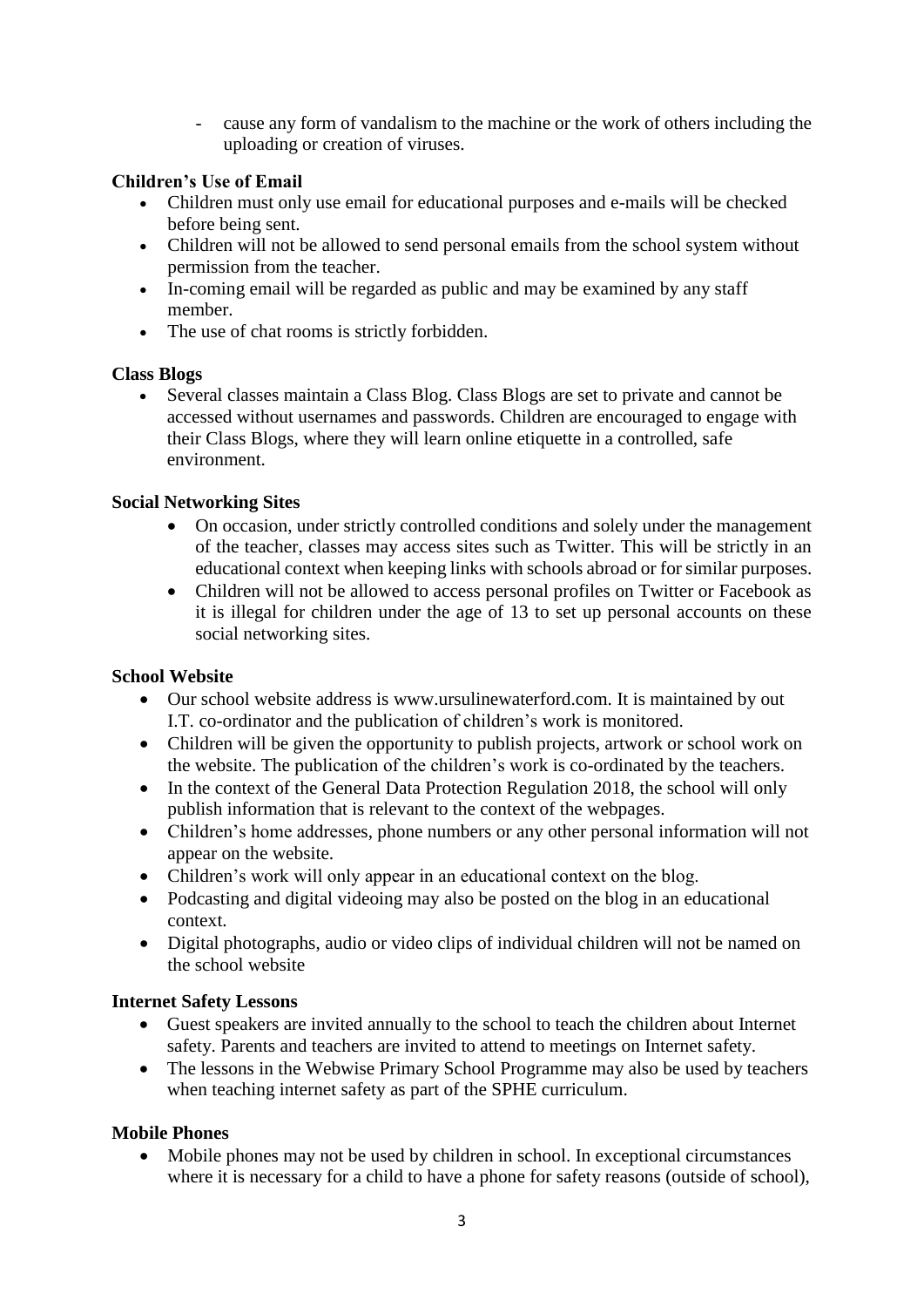the phone must be switched off before entering the school grounds and may not be switched on until she has left the school grounds in the evening.

## **Sanctions**

- Internet use and access is considered a school resource and privilege.
- Misuse of the Internet may result in disciplinary action, including written warnings and withdrawal of access privileges.

#### **Hardware in use in St. Ursula's Primary School**

• Currently, there are teaching computers and interactive whiteboards in all classrooms. There are additional computers in use in many classrooms and there is a shared set of iPads that can be accessed by classes. At times, under the supervision and direction of the teacher, children may access the internet on laptops and iPads to access certain sites of educational value.

## **Staff Use of Email and the Internet**

- Members of staff are encouraged to use various resources in their teaching and learning activities to conduct research and for communicating with others.
- Each member of staff has access to the school email address as part of his/her work. It is protected by the use of a confidential password which must be kept secure.
- Staff members are advised to change their passwords on a regular basis.
- The use of school email is for school-related work. When using the internet, staff members must make every effort to comply with all copyright, libel, fraud, discrimination and obscenity laws.
- The filtering preferences may not be altered without the express agreement of the Board of Management.

#### **Guidelines for Good Online Communication in Relation to Remote Learning**

- Staff, families and students are expected to behave in an appropriate, safe, respectful and kind manner online.
- It is the duty of parents/guardians to supervise children while they are working online and to ensure any content which they are submitting to their teacher is appropriate.
- Staff members can communicate with pupils and their families through an established app (e.g. Seesaw, Class Learning Space).
- Under no circumstances can pictures or recordings be taken of video calls.
- Any electronic forms of communication will be for educational purposes and to allow for communication with families.
- Students and staff will communicate using tools which have been approved by the school and of which parents have been notified (e.g. Emails, Seesaw, Zoom,)
- Parental permission will be acquired before setting up a profile for a pupil on a communication forum.
- For video/Zoom calls, parental permission is implied, as the link to a video call will be communicated via the parent/guardian's email address. Essentially, by virtue of the pupil logging on to the call, permission is assumed.
- For security reasons, passwords will be provided to families, where applicable.
- St. Ursula's Primary School cannot accept responsibility for the security of online platforms, in the event that they are hacked.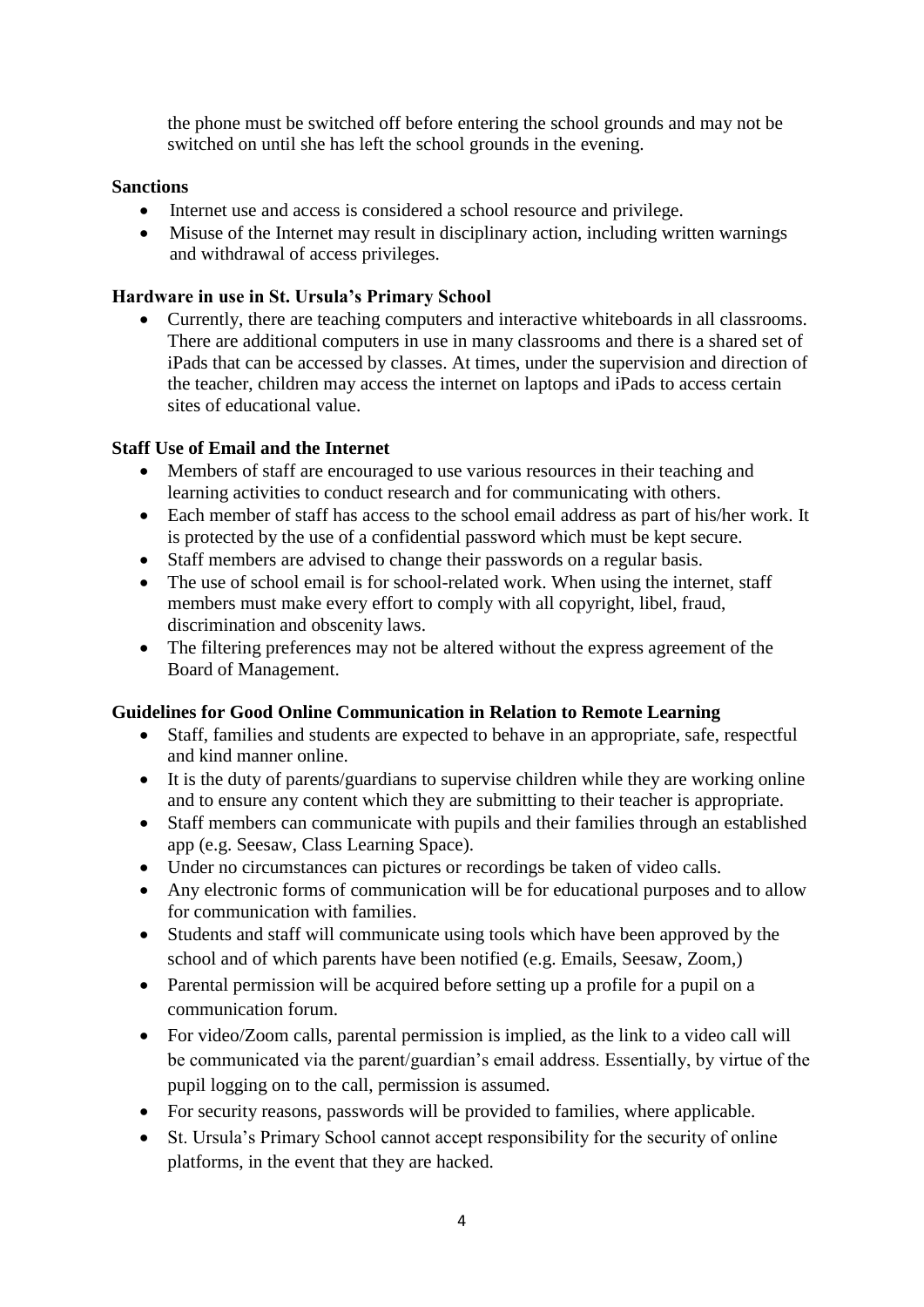# **Guidelines for Staff Members Using Online Communication Methods in Relation to Remote Learning**

- Under no circumstances can pictures or recordings be taken of video calls.
- Staff members will communicate with pupils and families during the hours of 8.30am - 3pm, where possible.
- Staff members will have high expectations regarding pupil behaviour, with any communication which takes place online.
- Staff members will seek to become familiar with apps before using them with pupils.
- Staff will check that consent has been given, before setting up a pupil profile for an online app.
- Staff members will report any concerns regarding online behaviour or interactions to school management.
- Staff are encouraged to generate a new meeting ID and password for each Zoom meeting being held.
- Staff members will notify parents/guardians of the date, time and password for a video call via email.
- Staff members will only admit participants to video conferences, if they recognise the email address/username as being connected to a pupil.

# **Rules for Pupils Using Online Communication Methods**

# *For submitting learning*:

- Submit work and pictures that are appropriate have an adult take a look at your work before you send it.
- Use kind and friendly words.

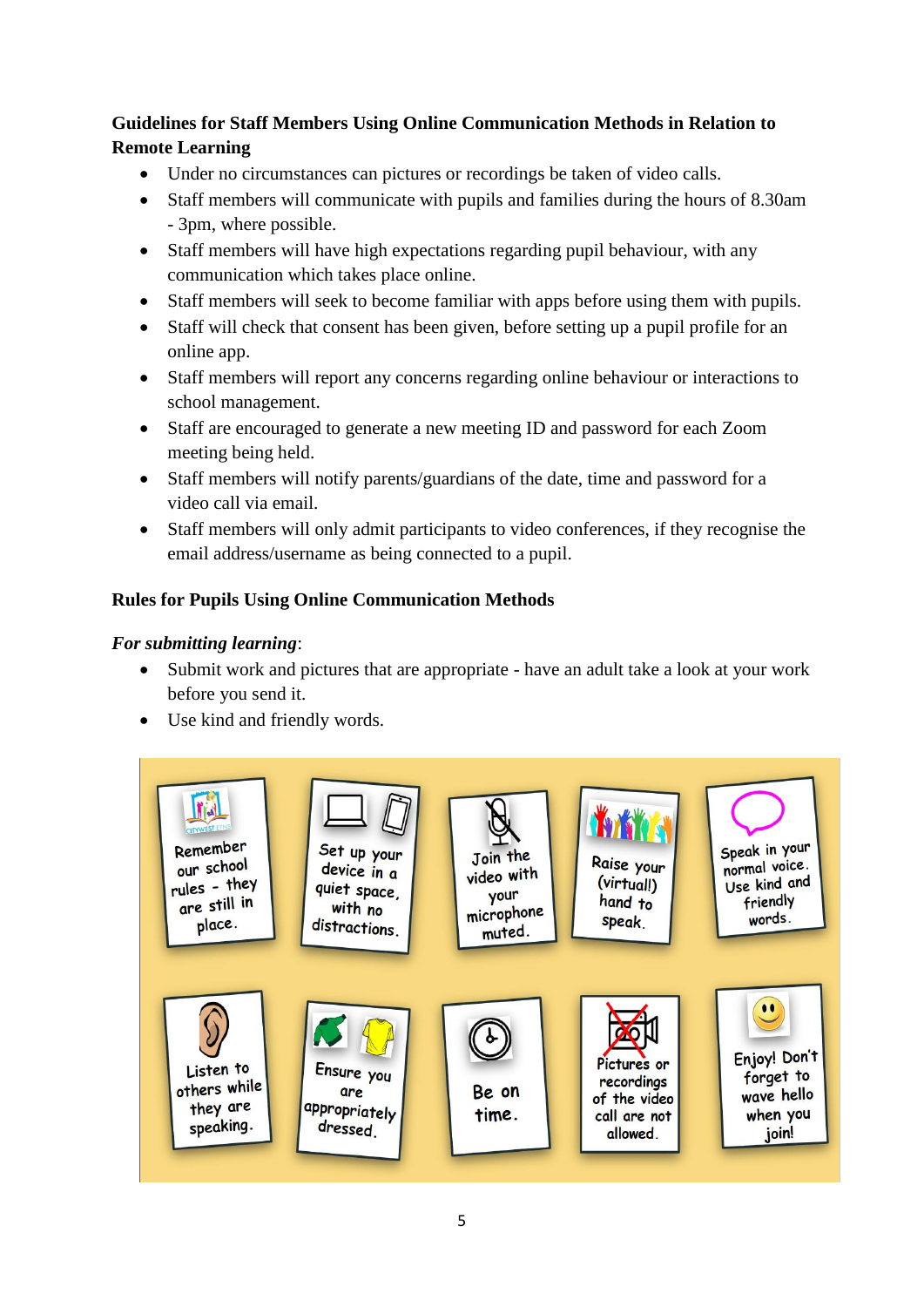# *For video calls/Zoom:*

- Pictures or recordings of the video call are not allowed.
- Remember our school rules they are still in place, even online.
- If possible, set up your device in a quiet space, with no distractions in the background.
- Join the video with your microphone muted.
- Raise your hand before speaking, just like you would do in class.
- If you have the chance to talk, speak in your normal voice, using kind and friendly words.
- Show respect by listening to others while they are speaking.
- Ensure that you are dressed appropriately for the video call.
- Be on time set a reminder if it helps.
- Enjoy! Don't forget to wave hello to everyone when you join!

# **Guidelines for Parents and Guardians in Relation to Remote Learning**

## *For learning*

- 1. It is the responsibility of parents and guardians to ensure that pupils are supervised while they work online.
- 2. Check over the work which pupils send to their teacher, ensuring it is appropriate.
- 3. Continue to revise online safety measures with pupils.

## *For video calls/Zoom*

- 1. Under no circumstances can pictures or recordings be taken of video calls.
- 2. Ensure that the school has the correct email address for inviting you to join apps and meetings.
- 3. The main purpose of a video call is to maintain a social connection between the school staff and pupils at this difficult time. Encourage pupils to listen and enjoy the experience.
- 4. Be aware that when participating in group video calls, you can be seen and heard unless you are muted or have disabled your camera.
- 5. You will automatically enter a waiting room when the code for a Zoom call has been entered. Please note that school staff will only accept users into video call if you can be identified by the display name on your zoom account.
- 6. Please ensure that your child is on time for a scheduled video, or they may be locked out. Please request to join the Zoom call approximately five minutes before the scheduled start time. This will give school staff time to verify your email address.
- 7. Make sure to familiarise your child with the software in advance. For video in particular, show them how to mute/unmute and turn the camera on/off.
- 8. Participants in the call should be dressed appropriately.
- 9. An appropriate background/room should be chosen for the video call.
- 10. For detailed information on GDPR and Zoom, please visit <https://zoom.us/privacy>

It is important to note that any breach of the above guidelines will result in a discontinuation of this method of communication. A breach may also result in a person being immediately removed from a meeting or in a meeting being immediately terminated. In this case, the child's parent will receive a report on the incident.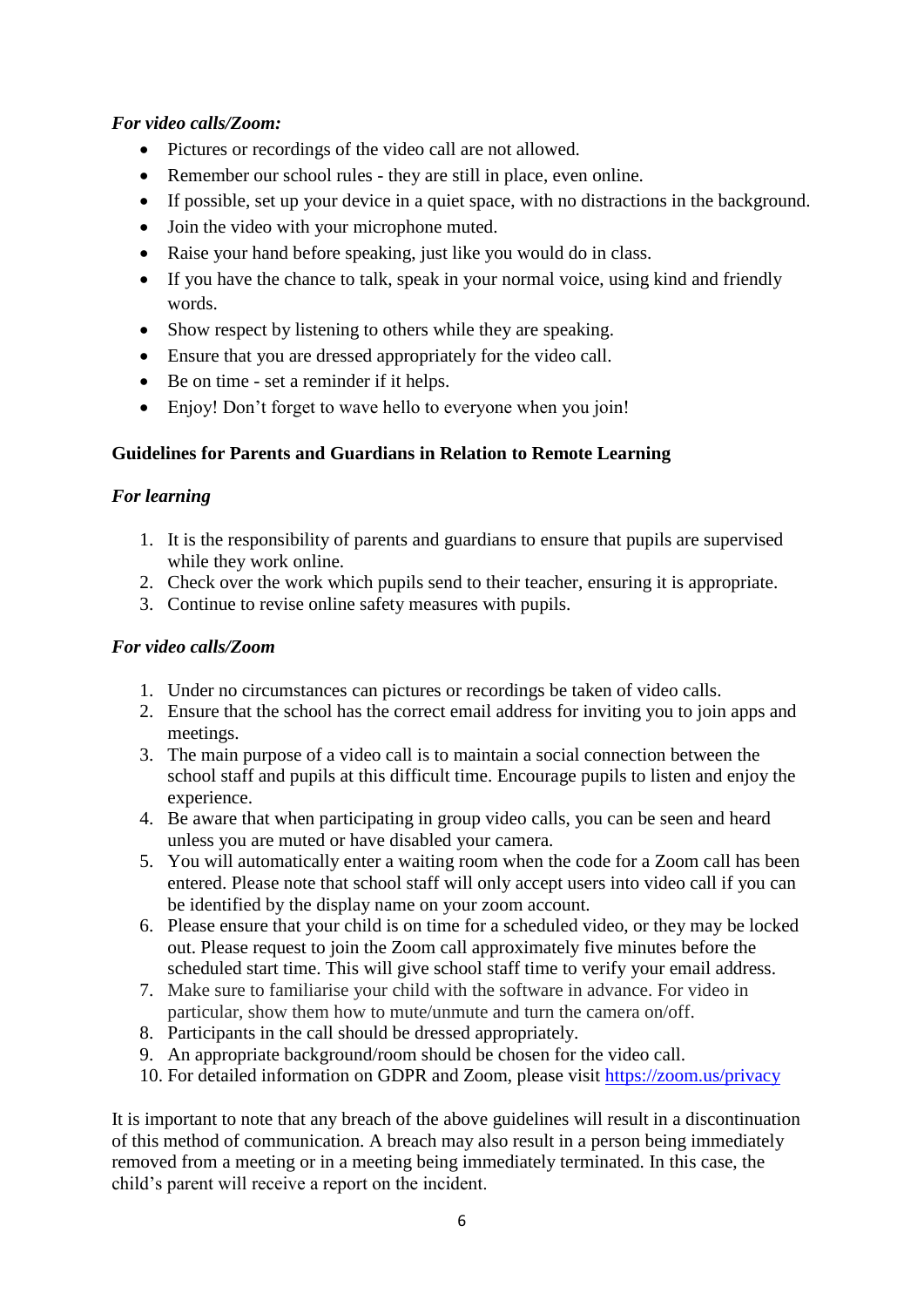# **Success Criteria**

- The success of this policy will be evaluated though the following criteria:
	- the child is benefitting from a large array of online educational resources to enhance her learning experiences
	- she has developed new ways of communicating, sourcing information and learning
	- she can access and retrieve information
	- she has developed the skills necessary to use the Internet appropriately
	- she has learned to make decisions and choices and has become more discerning and judicious in her use of the Internet
	- staff and children are aware of their responsibilities with regard to the use of the internet in school.

#### **Roles and Responsibilities**

#### **General.**

- The Board of Management of the school has delegated responsibility for the safe use of the Internet to the Principal.
- The Principal has overall responsibility for promoting the safe and responsible use of the Internet in the school.
- The teacher with responsibility for I.T. has responsibility for the school website and will circulate any information and resources that are considered necessary for the effective use of the Internet in the school.

#### **Teachers.**

- Children's access to the Internet is for educational purposes and activities.
- The class teacher is responsible for the safe and effective use of the Internet in her own class.
- To ensure that the children benefit from the school internet resources and to minimise any risks pertaining to such use, teachers will
	- preview and evaluate websites and links before providing access
	- ensure online learning is directed and task orientated
	- ensure monitors are clearly visible
	- set time limits for internet use
	- refer to the AUP, if necessary.

#### **Monitoring.**

- All users are asked to note that the school reserves the right to monitor, filter and intercept all traffic passing through or stored upon the school network.
- Logs of Internet activity may be recorded and monitored.

#### **Implementation and Review.**

- This revised policy will be implemented on ratification by the Board of Management.
- This Internet Acceptable Use Policy remains under review as the Internet Use develops within St. Ursula's Primary School.

## **Ratification and Communication.**